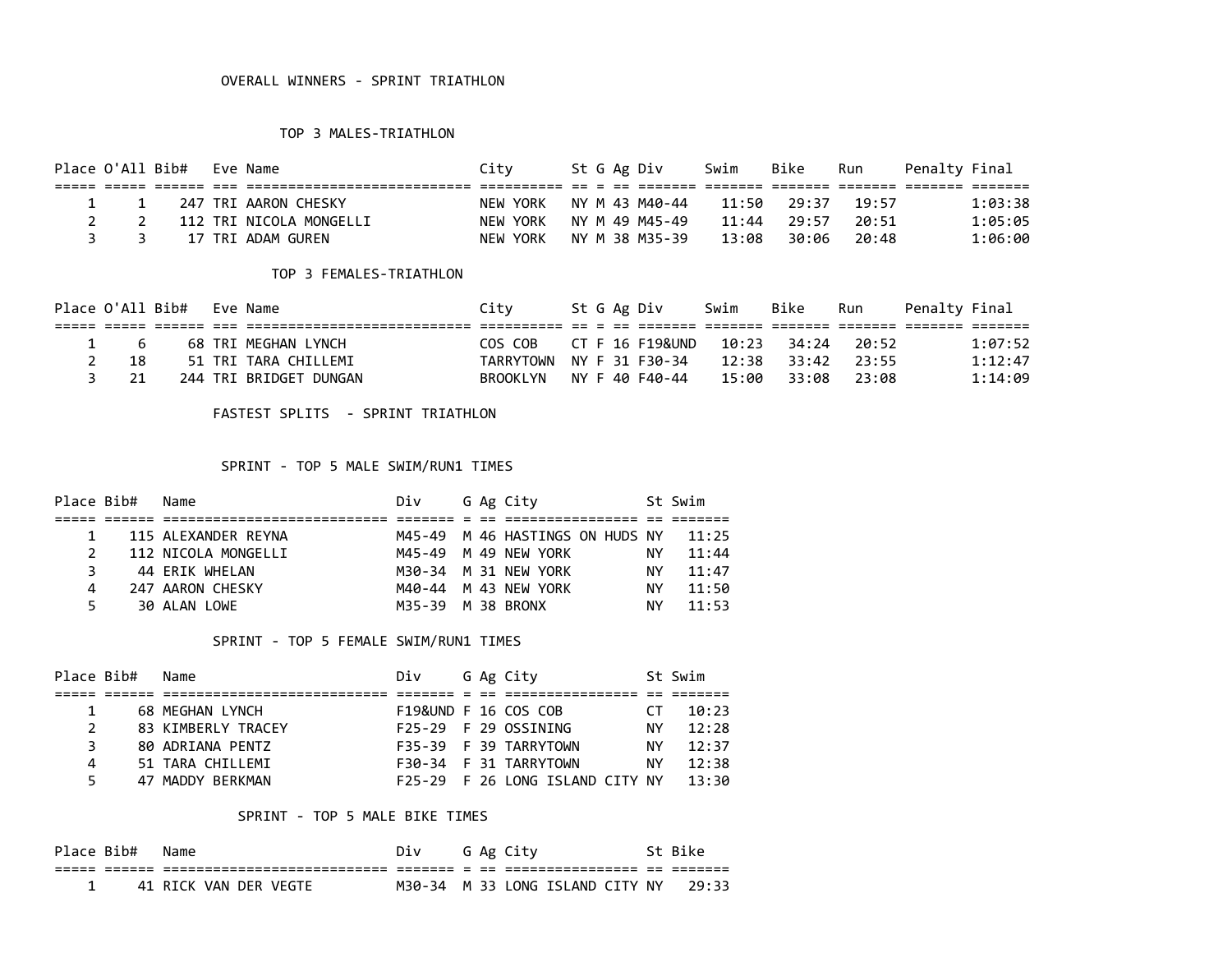| 247 AARON CHESKY    | M40-44 M 43 NEW YORK | ΝY  | 29:37    |
|---------------------|----------------------|-----|----------|
| 112 NICOLA MONGELLI | M45-49 M 49 NEW YORK |     | NY 29:57 |
| 17 ADAM GUREN       | M35-39 M 38 NEW YORK | NY. | 30:06    |
| 9 MARC DAIGLE       | M30-34 M 34 BROOKLYN | NY. | 30:16    |

#### SPRINT - TOP 5 FEMALE BIKE TIMES

| Place Bib#   | Name                | Div                  |  | G Ag City             |      | St Bike |
|--------------|---------------------|----------------------|--|-----------------------|------|---------|
|              |                     |                      |  |                       |      |         |
|              | 244 BRIDGET DUNGAN  |                      |  | F40-44 F 40 BROOKLYN  | NY . | 33:08   |
| $\mathbf{2}$ | 51 TARA CHILLEMI    |                      |  | F30-34 F 31 TARRYTOWN | ΝY   | 33:42   |
| 3.           | 68 MEGHAN LYNCH     | F19&UND F 16 COS COB |  |                       | CT.  | 34:24   |
| 4            | 196 ISABEL BURTON   |                      |  | F40-44 F 40 BROOKLYN  | ΝY   | 35:08   |
| 5.           | 82 POLINA SAVELIEVA | F35-39 F 37 ASTORIA  |  |                       | NΥ   | 35:09   |

## SPRINT - TOP 5 MALE RUN TIMES

|    | Place Bib# Name        |                  | Div               |  | G Ag City                             |    | St Run |
|----|------------------------|------------------|-------------------|--|---------------------------------------|----|--------|
|    |                        |                  |                   |  |                                       |    |        |
|    | $1 \quad \blacksquare$ | 1 KYIF AXMAN     |                   |  | M25-29 M 28 LONG ISLAND CITY NY 18:17 |    |        |
| 2  |                        | 24 OMAR KHEDR    |                   |  | M25-29 M 29 WOODSIDE                  | NΥ | 19:03  |
| 3  |                        | 141 MAX KARP     |                   |  | M20-24 M 24 NEW YORK                  | NΥ | 19:42  |
| 4  |                        | 249 TVAN DTAZ    | M45-49 M 45 BRONX |  |                                       | NΥ | 19:46  |
| 5. |                        | 247 AARON CHESKY |                   |  | M40-44 M 43 NEW YORK                  | NΥ | 19:57  |

## SPRINT - TOP 5 FEMALE RUN TIMES

| Place Bib# | Name                | Div                  |  | G Ag City             |     | St Run |
|------------|---------------------|----------------------|--|-----------------------|-----|--------|
|            |                     |                      |  |                       |     |        |
|            | 49 MICHELLE CABRERA |                      |  | F35-39 F 38 NEW YORK  | NY. | 20:51  |
| 2          | 68 MEGHAN LYNCH     | F19&UND F 16 COS COB |  |                       | rт  | 20:52  |
| 3.         | 57 GWEN GIRAUD      |                      |  | F35-39 F 39 LARCHMONT | NΥ  | 21:08  |
| 4          | 82 POLINA SAVELIEVA | F35-39 F 37 ASTORIA  |  |                       | ΝY  | 22:36  |
|            | 244 BRIDGET DUNGAN  |                      |  | F40-44 F 40 BROOKLYN  | NΥ  | 23:08  |

AGE GROUP WINNERS - TRIATHLON

# MALE AGE GROUP: 1 - 19 (3 WINNERS)

|      | Place O'All Bib# Eve Name |                          |  | G Ag City                           | St Swim | Bike | Run Penalty Final |         |
|------|---------------------------|--------------------------|--|-------------------------------------|---------|------|-------------------|---------|
|      |                           |                          |  |                                     |         |      |                   |         |
| 1 10 |                           | 142 TRI RYAN LYNCH       |  | M 19 COS COB CT 12:15 34:29 20:01   |         |      |                   | 1:09:28 |
| 2 42 |                           | 145 TRI AIDAN MORGAN     |  | M 16 WHITE PLA NY 17:08 35:02 20:53 |         |      |                   | 1:17:39 |
| 3 51 |                           | 135 TRI LUCAS FIGUEIREDO |  | M 18 SCARSDALE NY 13:02 37:30 25:20 |         |      |                   | 1:19:37 |
| - 54 |                           | 144 TRI CLOVIS MASSE     |  | M 17 LARCHMONT NY 16:37 36:19 23:33 |         |      |                   | 1:20:03 |

FEMALE AGE GROUP: 1 - 19 (3 WINNERS)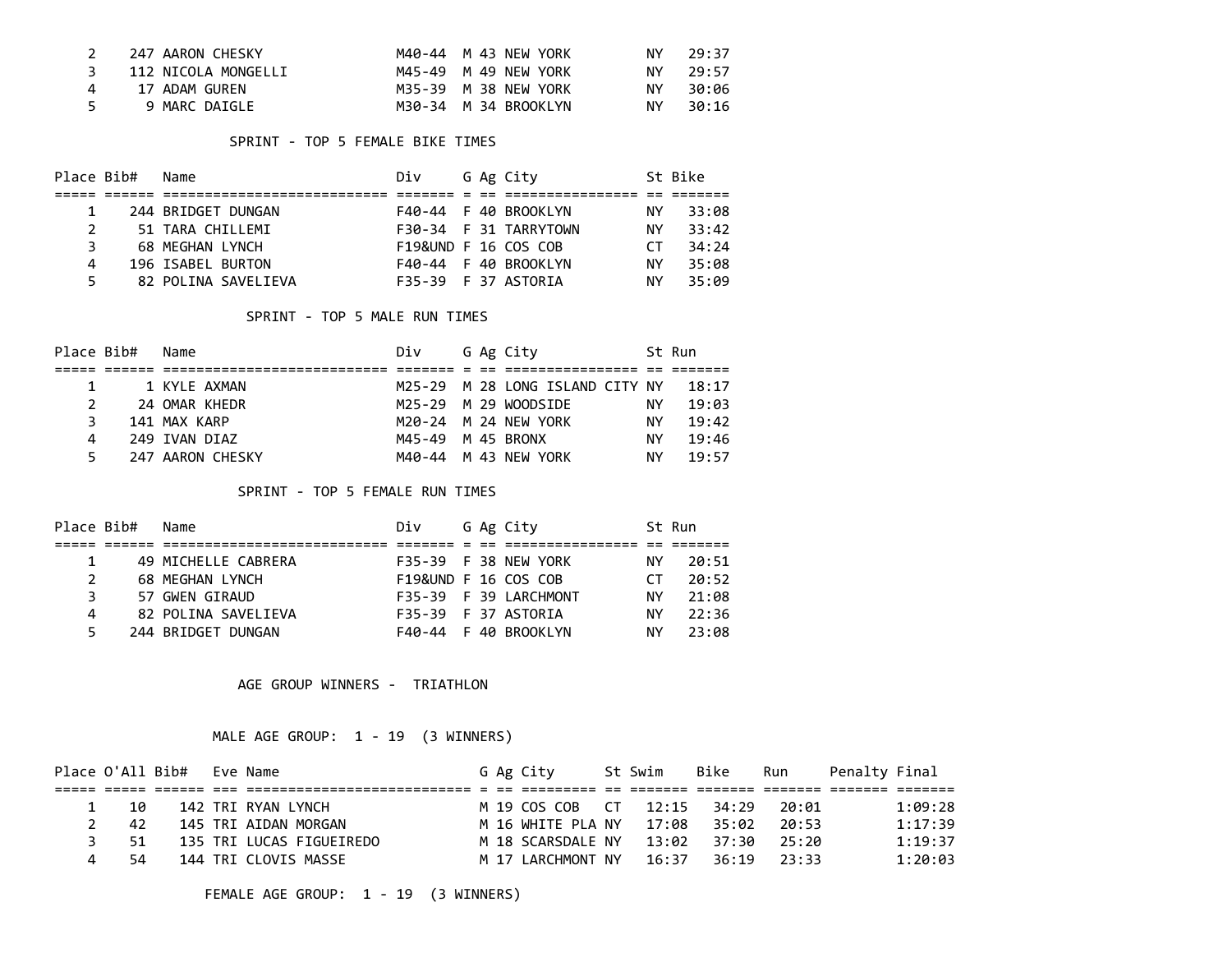|                |                  | Place O'All Bib#          | Eve Name                                                                                                      |  | G Ag City St Swim                                                                      |      |       | Bike        | Run   | Penalty Final     |         |
|----------------|------------------|---------------------------|---------------------------------------------------------------------------------------------------------------|--|----------------------------------------------------------------------------------------|------|-------|-------------|-------|-------------------|---------|
| 1              | 123              |                           |                                                                                                               |  |                                                                                        |      |       | 16:24 42:30 | 28:57 |                   | 1:32:01 |
| $\overline{2}$ | 215              |                           | 138 TRI ROBYN GOLDBERG F 19 LARCHMONT NY<br>84 TRI OLIVIA TRANGUCH F 14 NEW YORK NY                           |  |                                                                                        |      |       | 25:40 58:14 | 41:28 |                   | 2:09:47 |
|                |                  |                           | MALE AGE GROUP: 20 - 24 (3 WINNERS)                                                                           |  |                                                                                        |      |       |             |       |                   |         |
|                |                  | Place O'All Bib# Eve Name |                                                                                                               |  | G Ag City St Swim Bike                                                                 |      |       |             |       | Run Penalty Final |         |
|                |                  |                           |                                                                                                               |  |                                                                                        |      |       |             |       |                   |         |
| $\mathbf{1}$   | $\overline{7}$   |                           | 141 TRI MAX KARP                                                                                              |  | M 24 NEW YORK NY                                                                       |      | 13:04 | 31:18       | 19:42 |                   | 1:08:09 |
| $\overline{2}$ | 11               |                           | 125 TRI STEPHEN BAKER M 20 HOPEWELL NY                                                                        |  |                                                                                        |      | 12:46 | 34:06       | 20:50 |                   | 1:09:41 |
| 3              | 17               |                           |                                                                                                               |  |                                                                                        |      |       |             | 20:35 |                   | 1:11:46 |
| 4              | 30               |                           |                                                                                                               |  |                                                                                        |      |       |             | 22:53 |                   | 1:15:53 |
| 5              | 53               |                           | M 24 NEW YORK NY<br>152 TRI SEVERIANO VIGIL                                                                   |  |                                                                                        |      | 17:41 | 37:46       | 20:20 |                   | 1:19:52 |
|                |                  |                           | FEMALE AGE GROUP: 20 - 24 (3 WINNERS)                                                                         |  |                                                                                        |      |       |             |       |                   |         |
|                |                  | Place O'All Bib# Eve Name |                                                                                                               |  | G Ag City St Swim Bike Run Penalty Final                                               |      |       |             |       |                   |         |
|                |                  |                           |                                                                                                               |  |                                                                                        |      |       |             |       |                   |         |
| 1              | 127              |                           | 214 TRI DAKOTA BROWNE                                                                                         |  | F 20 EASTCHEST NY   18:57   42:57   25:04<br>F 21 WESTWOOD  NJ   24:51   49:19   37:26 |      |       |             |       |                   | 1:32:50 |
| $\overline{2}$ | 196              |                           | 77 TRI TYIANA NUNEZ                                                                                           |  |                                                                                        |      |       |             |       |                   | 1:54:33 |
| 3              | 213              |                           | 59 TRI LUCY GREENWALD F 22 ARMONK                                                                             |  |                                                                                        | NY L | 23:53 |             | 37:04 |                   | 2:08:01 |
|                |                  |                           | MALE AGE GROUP: 25 - 29 (3 WINNERS)                                                                           |  |                                                                                        |      |       |             |       |                   |         |
|                |                  | Place O'All Bib#          | Eve Name                                                                                                      |  | G Ag City St Swim                                                                      |      |       | Bike        | Run   | Penalty Final     |         |
|                |                  |                           | <u>stiti osoo oodia oo aadiaadiaadiaadiaadiaadi o oo aadiaadi oo aadiaa aadiaa aadiaa aadiaa aadia aadiaa</u> |  |                                                                                        |      |       |             |       |                   |         |
| $\mathbf{1}$   | $\overline{4}$   |                           |                                                                                                               |  |                                                                                        |      |       |             | 18:17 |                   | 1:07:06 |
| $\overline{2}$ | 23               |                           |                                                                                                               |  |                                                                                        |      |       |             | 20:33 |                   | 1:14:34 |
| 3              | 33               |                           |                                                                                                               |  |                                                                                        |      |       |             | 21:49 |                   | 1:16:27 |
| 4              | 37               |                           | M 29 WOODSIDE NY 15:10<br>M 28 PORT CHES NY 14:24<br>24 TRI OMAR KHEDR                                        |  |                                                                                        |      |       | 38:38       | 19:03 |                   | 1:17:13 |
| 5              | 50               |                           | 31 TRI JOSEPH MAGLIANO                                                                                        |  |                                                                                        |      |       | 36:03       | 24:45 |                   | 1:19:14 |
|                |                  |                           | FEMALE AGE GROUP: 25 - 29 (3 WINNERS)                                                                         |  |                                                                                        |      |       |             |       |                   |         |
|                | Place O'All Bib# |                           | Eve Name                                                                                                      |  | G Ag City St Swim                                                                      |      |       | Bike        | Run   | Penalty Final     |         |
| $\mathbf{1}$   | 34               |                           | 83 TRI KIMBERLY TRACEY                                                                                        |  | F 29 OSSINING NY                                                                       |      | 12:28 | 35:39       | 26:18 |                   | 1:16:34 |
| $\overline{2}$ | 48               |                           | 85 TRI LAWLER WATKINS F 29 NEW YORK NY                                                                        |  |                                                                                        |      | 15:32 | 36:15       | 24:13 |                   | 1:18:50 |
| 3              | 68               |                           |                                                                                                               |  |                                                                                        |      | 13:30 | 39:09       | 26:43 |                   | 1:23:19 |
| 4              | 88               |                           | 47 TRI MADDY BERKMAN<br>63 TRI YI-FAN HSIAO                         F 25 NEW YORK   NY                        |  |                                                                                        |      | 17:29 | 36:49       | 28:16 |                   | 1:26:35 |
| 5              | 91               |                           | F 29 NEW YORK NY<br>46 TRI BRUNA BARRETO                                                                      |  |                                                                                        |      | 17:37 | 37:51       | 26:49 |                   | 1:26:56 |
|                |                  |                           |                                                                                                               |  |                                                                                        |      |       |             |       |                   |         |
|                |                  |                           | MALE AGE GROUP: 30 - 34 (3 WINNERS)                                                                           |  |                                                                                        |      |       |             |       |                   |         |

Place O'All Bib# Eve Name extending the G Ag City of St Swim Bike Run Penalty Final ===== ===== ====== === =========================== = == ========= == ======= ======= ======= ======= =======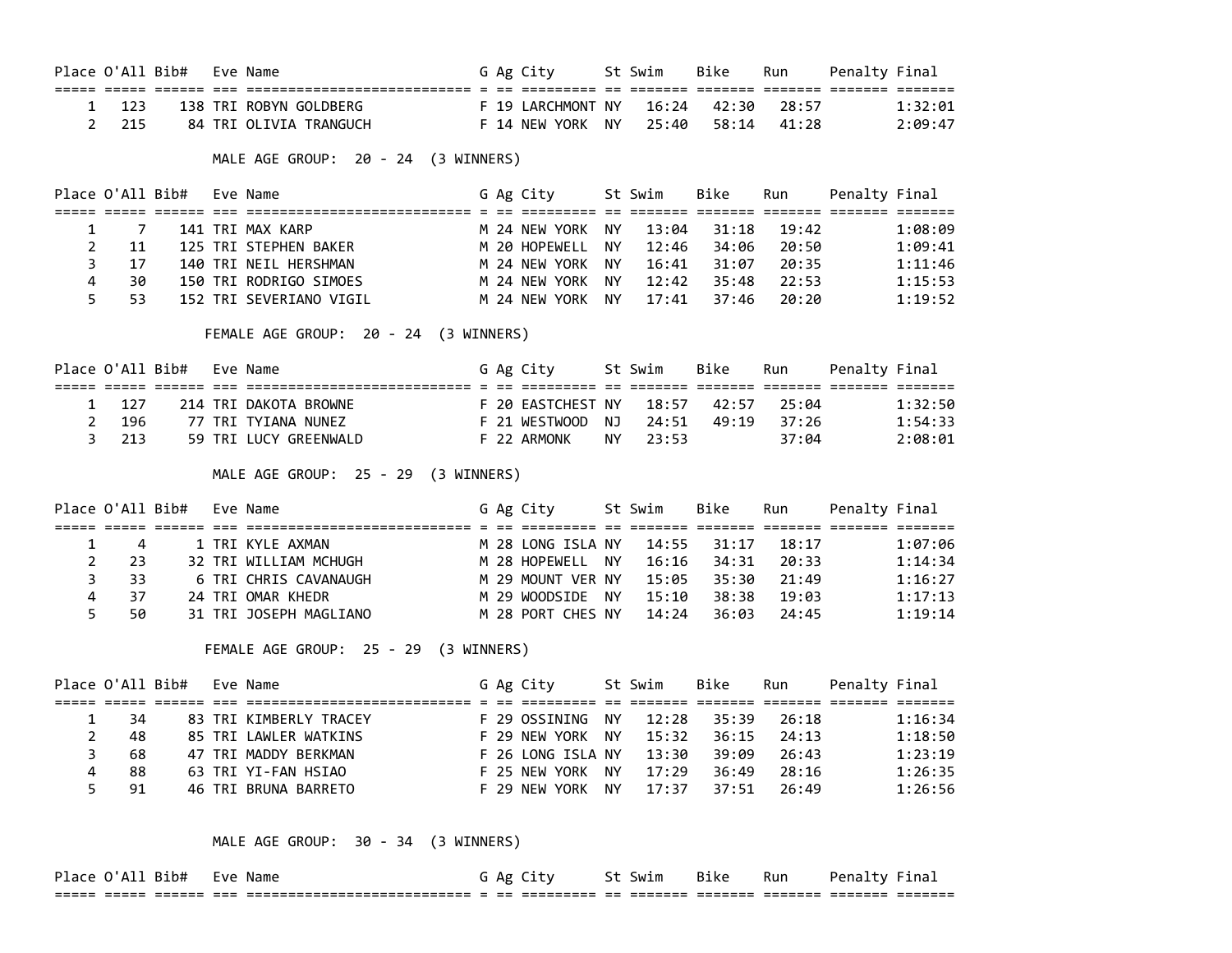|           | 35 TRI JONATHAN PALADINI  | NY NY<br>M 32 MAHOPAC      | 15:08       | 31:15 | 20:30 | 1:08:48 |
|-----------|---------------------------|----------------------------|-------------|-------|-------|---------|
| 12        | 41 TRI RICK VAN DER VEGTE | M 33 LONG ISLA NY          | 15:55 29:33 |       | 21:39 | 1:09:42 |
| $3 \t 13$ | 15 TRI FELIPE GOMEZ       | M 31 NEW YORK NY           | 14:08       | 30:39 | 22:34 | 1:10:45 |
| 22        | 27 TRI CHRISTIAN LI       | M 30 BROOKLYN NY           | 15:03       | 34:54 | 20:49 | 1:14:32 |
| 25        | 21 TRI KEVIN HYLANT       | <b>NY</b><br>M 30 NEW YORK | 13:04       | 35:33 | 22:49 | 1:15:14 |

FEMALE AGE GROUP: 30 - 34 (3 WINNERS)

| Place O'All Bib# |     |  | Eve Name                  |  | G Ag City         |     | St Swim | Bike  | Run         | Penalty Final |         |
|------------------|-----|--|---------------------------|--|-------------------|-----|---------|-------|-------------|---------------|---------|
|                  |     |  |                           |  |                   |     |         |       |             |               |         |
|                  | -80 |  | 67 TRI AMY LUCAS          |  | F 33 ARDSLEY      | NY. | 17:43   |       | 37:55 23:31 |               | 1:24:53 |
|                  | -89 |  | 78 TRI FUNMILAYO OLUDAIYE |  | F 31 NEW YORK NY  |     | 17:21   | 40:41 | 24:31       |               | 1:26:41 |
| 3                | 118 |  | 50 TRI SHIMENG CHENG      |  | F 32 NEW YORK NY  |     | 22:39   | 37:07 | 75:52       |               | 1:31:22 |
| 4                | 126 |  | 62 TRI EMILY HIRSHOWITZ   |  | F 32 PEEKSKILL NY |     | 18:30   | 41:39 | 26:42       |               | 1:32:21 |
| 5.               | 140 |  | 71 TRI KAITLYN MCHUGH     |  | F 30 TARRYTOWN NY |     | 18:16   | 44:05 | 30:01       |               | 1:35:34 |

MALE AGE GROUP: 35 - 39 (3 WINNERS)

|             |      | Place O'All Bib# Eve Name |                          |  | G Ag City                           |     | St Swim | Bike        | Run         | Penalty Final |         |
|-------------|------|---------------------------|--------------------------|--|-------------------------------------|-----|---------|-------------|-------------|---------------|---------|
|             |      |                           |                          |  |                                     |     |         |             |             |               |         |
|             | - 14 |                           | 7 TRI KEVIN CLARK        |  | M 37 WHITE PLA NY 13:14 32:12 21:30 |     |         |             |             |               | 1:11:19 |
| $2^{\circ}$ | 20   |                           | 246 TRI JESSE COHN       |  | M 39 NEW YORK NY                    |     |         | 14:34 33:27 | 22:37       |               | 1:13:53 |
| 3           | -28  |                           | 33 TRI GORDON MCLAUGHLIN |  | M 38 PELHAM                         | NY. | 14:14   |             | 34:20 23:12 |               | 1:15:28 |
| 4           | -29  |                           | 30 TRI ALAN LOWE         |  | M 38 BRONX                          | NY. | 11:53   | 34:13       | 25:43       |               | 1:15:29 |
| 5.          | 49   |                           | 23 TRI DANIEL KASKAWITS  |  | M 38 IRVINGTON NY                   |     |         | 36:27       | 24:09       |               | 1:18:53 |

FEMALE AGE GROUP: 35 - 39 (3 WINNERS)

| Place O'All Bib# |     |  | Eve Name                |  | G Ag City         |    | St Swim | Bike  | Run   | Penalty Final |         |
|------------------|-----|--|-------------------------|--|-------------------|----|---------|-------|-------|---------------|---------|
|                  |     |  |                         |  |                   |    |         |       |       |               |         |
|                  | -26 |  | 49 TRI MICHELLE CABRERA |  | F 38 NEW YORK NY  |    | 15:42   | 36:14 | 20:51 |               | 1:15:15 |
|                  | 40  |  | 80 TRI ADRIANA PENTZ    |  | F 39 TARRYTOWN NY |    | 12:37   | 35:54 | 25:52 |               | 1:17:27 |
|                  | 41  |  | 82 TRI POLINA SAVELIEVA |  | F 37 ASTORIA      | NY | 17:00   | 35:09 | 22:36 |               | 1:17:31 |
| 4                | 72  |  | 73 TRI JOAN MCKAY       |  | F 39 TUCKAHOE NY  |    | 19:22   | 37:46 | 23:11 |               | 1:23:42 |
|                  | -83 |  | 57 TRI GWEN GIRAUD      |  | F 39 LARCHMONT NY |    | 18:15   | 40:04 | 21:08 |               | 1:25:05 |

MALE AGE GROUP: 40 - 44 (3 WINNERS)

| Place O'All Bib# |  | Eve Name                    |  | G Ag City         |       | St Swim | Bike  | Run   | Penalty Final |         |
|------------------|--|-----------------------------|--|-------------------|-------|---------|-------|-------|---------------|---------|
|                  |  |                             |  |                   |       |         |       |       |               |         |
| - 15             |  | 88 TRI JASON BLACK          |  | M 40 KATONAH      | NY NY | 13:59   | 33:00 | 22:14 |               | 1:11:31 |
| 45               |  | 93 TRI NATHAN CRAY          |  | M 41 OLD GREEN CT |       | 16:46   | 34:14 | 23:14 |               | 1:18:16 |
| 46               |  | 120 TRI JULIAN VINCENT      |  | M 40 IRVINGTON NY |       | 17:32   | 34:55 | 22:42 |               | 1:18:40 |
| 69               |  | 90 TRI ROBERT BURLESON      |  | M 42 WHITE PLA NY |       | 14:26   |       | 26:00 |               | 1:23:25 |
| 70               |  | 101 TRI ANTONIO GONZALES JR |  | M 40 SCARSDALE NY |       |         | 33:50 | 27:00 |               | 1:23:32 |

FEMALE AGE GROUP: 40 - 44 (3 WINNERS)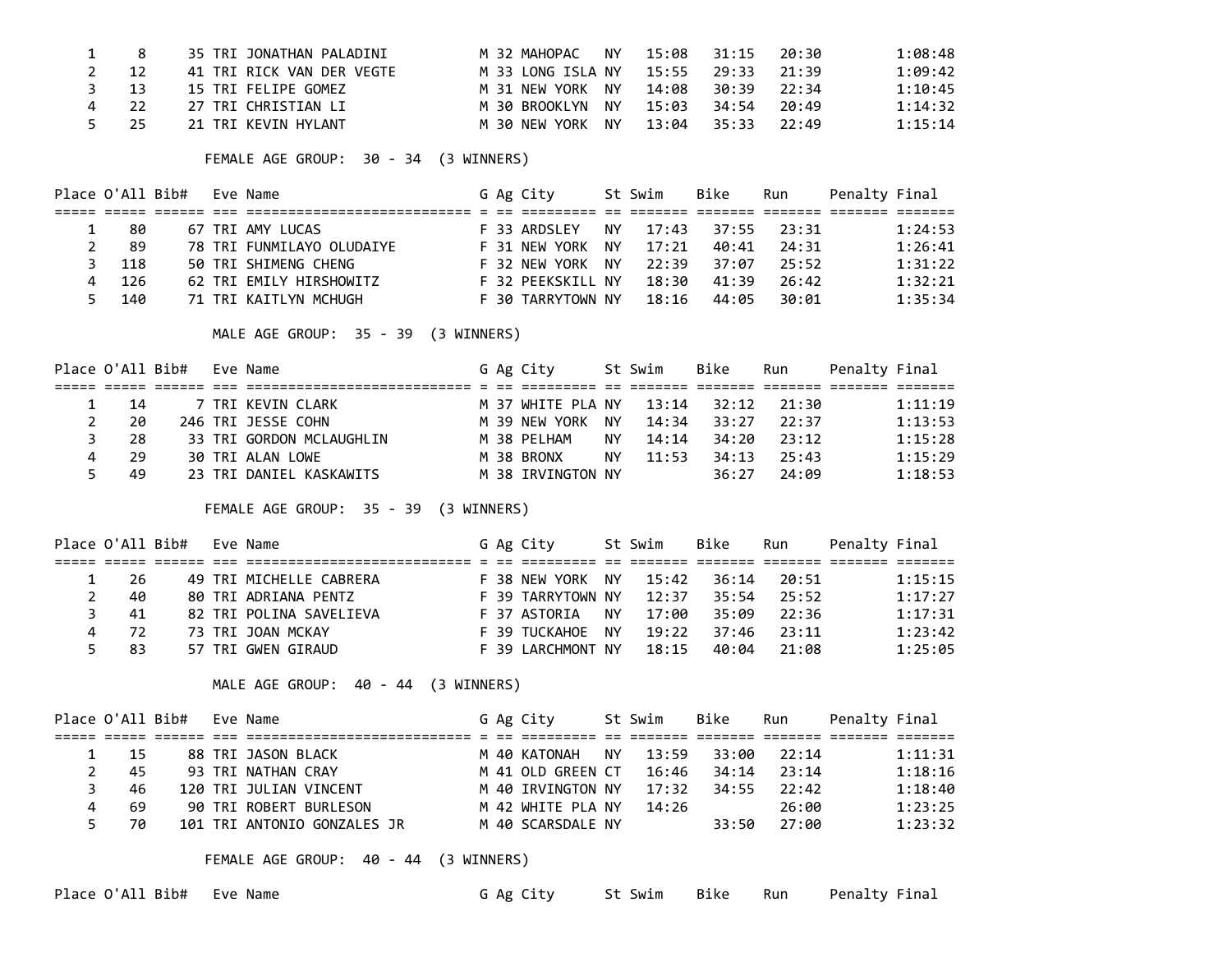| 44   |  | 196 TRI ISABEL BURTON   |  | F 40 BROOKIYN     | NY  | 14:54 | 35:08 | 23:58 | 1:17:55 |
|------|--|-------------------------|--|-------------------|-----|-------|-------|-------|---------|
| -115 |  | 192 TRI LARAH ALAMI     |  | F 40 TARRYTOWN NY |     | 19:06 | 39:55 | 27:07 | 1:30:51 |
| -125 |  | 207 TRT JFNNY THEROUX   |  | F 41 NFW YORK     | NY. | 17:53 | 41:12 | 28:31 | 1:32:09 |
| 132  |  | 209 TRI REBECCA WALDMAN |  | F 40 TRVINGTON NY |     | 15:46 | 48:18 | 26:18 | 1:33:52 |
| 145  |  | 194 TRI ANNA BOELENS    |  | F 42 DOBBS FER NY |     | 19:38 | 43:00 | 26:44 | 1:36:31 |

MALE AGE GROUP: 45 - 49 (3 WINNERS)

|   |             | Place O'All Bib# Eve Name |                         |  | G Ag City                          |     | St Swim | Bike        | Run   | Penalty Final |         |
|---|-------------|---------------------------|-------------------------|--|------------------------------------|-----|---------|-------------|-------|---------------|---------|
|   |             |                           |                         |  |                                    |     |         |             |       |               |         |
|   | $1 \quad 5$ |                           | 115 TRI ALEXANDER REYNA |  | M 46 HASTINGS NY 11:25 30:20 22:25 |     |         |             |       |               | 1:07:32 |
| 2 | - 16        |                           | 95 TRI NICHOLAS DEMMO   |  | M 48 IRVINGTON NY                  |     |         | 15:05 31:16 | 22:04 |               | 1:11:31 |
| 3 | - 19        |                           | 249 TRI IVAN DIAZ       |  | M 45 BRONX                         | NY. |         | 14:52 34:37 | 19:46 |               | 1:13:43 |
|   | -39         |                           | 108 TRI TIPHAINE MASSE  |  | M 46 LARCHMONT NY                  |     |         | 14:35 34:52 | 24:23 |               | 1:17:20 |
|   | -57<br>5.   |                           | 92 TRI JOHN CONACE      |  | M 48 TARRYTOWN NY                  |     |         | 16:36 34:32 | 25:05 |               | 1:20:26 |

FEMALE AGE GROUP: 45 - 49 (3 WINNERS)

|    | Place O'All Bib# |  | Eve Name                   |  | G Ag City         | St Swim | Bike  | Run   | Penalty Final |         |
|----|------------------|--|----------------------------|--|-------------------|---------|-------|-------|---------------|---------|
|    |                  |  |                            |  |                   |         |       |       |               |         |
|    | 1 113            |  | 201 TRI KATHERINE FICALORA |  | F 47 DOBBS FER NY | 15:45   | 41:01 | 27:44 |               | 1:30:36 |
| 2  | - 133            |  | 198 TRI KARINA EICHENBERG  |  | F 48 CHAPPAOUA NY | 21:16   | 39:58 | 28:01 |               | 1:33:52 |
|    | 154              |  | 200 TRI DENYSE FECTEAU     |  | F 45 PLEASANTV NY | 21:44   | 42:09 | 29:17 |               | 1:37:57 |
|    | 168              |  | 204 TRI OLIVIA MASSE       |  | F 45 LARCHMONT NY | 19:05   | 44:20 | 31:26 |               | 1:41:42 |
| Б. | 187              |  | 203 TRI NORMA LA VECCHIA   |  | F 46 MOUNT VER NY | 25:48   | 51:51 | 28:32 |               | 1:51:11 |

MALE AGE GROUP: 50 - 54 (3 WINNERS)

|             |      | Place O'All Bib# Eve Name |                                |  | G Ag City         |     | St Swim | Bike                    | Run   | Penalty Final |         |
|-------------|------|---------------------------|--------------------------------|--|-------------------|-----|---------|-------------------------|-------|---------------|---------|
|             |      |                           |                                |  |                   |     |         |                         |       |               |         |
|             | 1 35 |                           | 130 TRI JEFF BOYER             |  | M 51 TUCKAHOE NY  |     |         | 14:23 33:47 25:43       |       |               | 1:16:38 |
| $2^{\circ}$ | 60   |                           | 139 TRI KENNETH HARRIS         |  | M 54 GREENWICH CT |     |         | 13:58 31:24             | 31:17 |               | 1:21:19 |
| 3.          | - 62 |                           | 146 TRI CIRO RODRIGUES DE MELL |  | M 51 SCARSDALE NY |     | 16:01   | 34:43                   | 26:09 |               | 1:22:13 |
| 4           | -63  |                           | 124 TRI MARK ANNETT            |  | M 53 RYF          | NY. | 14:50   | 36:30                   | 26:38 |               | 1:22:23 |
| 5           | - 65 |                           | 148 TRI THOMAS SANDLER         |  | M 54 TARRYTOWN NY |     |         | $17:15$ $34:95$ $25:56$ |       |               | 1:22:44 |

FEMALE AGE GROUP: 50 - 54 (3 WINNERS)

|       | Place O'All Bib# Eve Name |                           |  | G Ag City         |     | St Swim | Bike              | Run         | Penalty Final |         |
|-------|---------------------------|---------------------------|--|-------------------|-----|---------|-------------------|-------------|---------------|---------|
|       |                           |                           |  |                   |     |         |                   |             |               |         |
| 1 73  |                           | 222 TRI LORI FISHMAN      |  | F 52 CHAPPAOUA NY |     |         | 16:12 36:42 26:49 |             |               | 1:23:47 |
| 2 84  |                           | 225 TRI JOAN LYNCH        |  | F 54 COS COB CT   |     | 14:20   | $-38:13$          | 28:30       |               | 1:25:47 |
| 3 121 |                           | 234 TRI DIANA VETTORETTI  |  | F 50 ARMONK       | NY. | 19:59   | 40:17             | 25:46       |               | 1:31:31 |
| 4 124 |                           | 226 TRI ROSALIA MARCHIORI |  | F 52 ASTORIA      | NY. | 18:09   |                   | 41:35 28:34 |               | 1:32:08 |
| 5 143 |                           | 228 TRI JANN MIRCHANDANI  |  | F 51 YORKTOWN     | NY. | 18:23   |                   | 39:58 32:02 |               | 1:35:57 |

MALE AGE GROUP: 55 - 59 (3 WINNERS)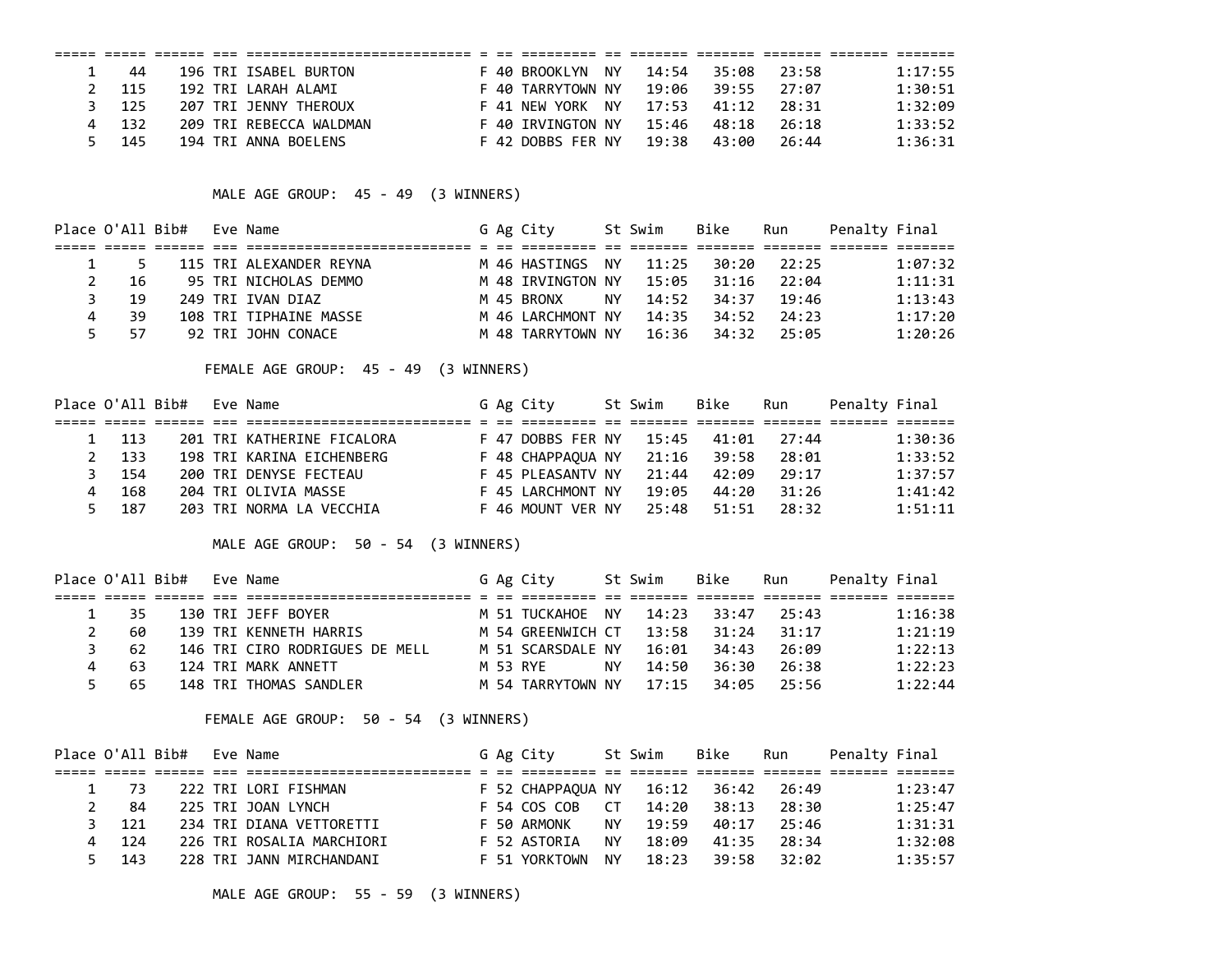| Place O'All Bib# |       |  | Eve Name                   |  | G Ag City         | St Swim | Bike  | Run     | Penalty Final |         |
|------------------|-------|--|----------------------------|--|-------------------|---------|-------|---------|---------------|---------|
|                  |       |  |                            |  |                   |         |       |         |               |         |
|                  | -31   |  | 191 TRI GARY ZIMBERG       |  | M 58 SCARSDALE NY | 14:40   | 35:32 | 20:00   |               | 1:16:14 |
|                  | 107   |  | 164 TRI SEAN CURTIS        |  | M 57 CHAPPAOUA NY | 21:08   | 39:32 | 24:19   |               | 1:29:23 |
|                  | 3 109 |  | 160 TRI PAUL BROWNE        |  | M 56 EASTCHEST NY | 20:24   | 37:09 | - 26:16 |               | 1:30:20 |
|                  | 4 110 |  | 168 TRI LOUIS GOLDBERG     |  | M 56 LARCHMONT NY | 19:19   | 39:14 | 25:07   |               | 1:30:30 |
|                  | 5 122 |  | 165 TRI CHRISTOPHER D'EMIC |  | M 56 OSSINING NY  | 19:51   | 39:02 | - 27:32 |               | 1:31:58 |

FEMALE AGE GROUP: 55 - 59 (3 WINNERS)

|       | Place O'All Bib# Eve Name |                        |  | G Ag City         |     | St Swim | Bike        | Run   | Penalty Final |         |
|-------|---------------------------|------------------------|--|-------------------|-----|---------|-------------|-------|---------------|---------|
|       |                           |                        |  |                   |     |         |             |       |               |         |
| 1 119 |                           | 213 TRI SALLY BRAID    |  | F 59 RYE          | NY. |         | 18:04 37:52 | 29:09 |               | 1:31:23 |
| 2 176 |                           | 252 TRI JANET DELPOZZO |  | F 55 CARMFI       | NY. | 23:52   | 44:07       | 30:47 |               | 1:44:49 |
| - 199 |                           | 233 TRI BARBARA THOMAS |  | F 59 TARRYTOWN NY |     |         | 18:39 53:25 | 33:26 |               | 1:54:56 |
| 201   |                           | 218 TRI AMY COLLEY     |  | F 59 HASTINGS NY  |     | 22:14   | 53:40       | 33:59 |               | 1:55:52 |

MALE AGE GROUP: 60 - 64 (3 WINNERS)

|   |      | Place O'All Bib# Eve Name |                         |  | G Ag City                           |     | St Swim | Bike              | Run         | Penalty Final |         |
|---|------|---------------------------|-------------------------|--|-------------------------------------|-----|---------|-------------------|-------------|---------------|---------|
|   |      |                           |                         |  |                                     |     |         |                   |             |               |         |
|   | 1 36 |                           | 169 TRI ALAN GOLDS      |  | M 61 HASTINGS NY                    |     | 16:27   |                   | 32:58 23:06 |               | 1:16:59 |
|   | 2 43 |                           | 184 TRI ROBERT RYAN     |  | M 62 TARRYTOWN NY                   |     |         | 12:35 35:39 25:16 |             |               | 1:17:54 |
| 3 | -47  |                           | 176 TRI PATRICK LOBO    |  | M 60 NYACK                          | NY. |         | 15:40 34:18 24:12 |             |               | 1:18:41 |
| 4 | 55   |                           | 187 TRI DANIEL TRIMBACH |  | M 64 NEW YORK NY                    |     |         | 14:23 33:09       | - 28:38     |               | 1:20:03 |
|   | 5 95 |                           | 251 TRI NICK MITCHELL   |  | M 60 HAWTHORNE NY 17:08 39:58 26:16 |     |         |                   |             |               | 1:27:32 |

FEMALE AGE GROUP: 60 - 64 (3 WINNERS)

|             | Place O'All Bib# Eve Name |                         |  | G Ag City                          | St Swim | Bike | Run | Penalty Final |         |
|-------------|---------------------------|-------------------------|--|------------------------------------|---------|------|-----|---------------|---------|
|             |                           |                         |  |                                    |         |      |     |               |         |
| $\sqrt{82}$ |                           | 220 TRI LINDSAY FARRELL |  | F 62 OSSINING NY 16:25 35:38 27:54 |         |      |     |               | 1:25:02 |
| - 184       |                           | 232 TRI SUSAN SUKOVICH  |  | F 60 CRANFORD NJ 23:58 47:08 31:49 |         |      |     |               | 1:50:07 |

MALE AGE GROUP: 65 - 69 (3 WINNERS)

|       | Place O'All Bib# Eve Name |                         |  | G Ag City         | St Swim | Bike              | Run   | Penalty Final |         |
|-------|---------------------------|-------------------------|--|-------------------|---------|-------------------|-------|---------------|---------|
|       |                           |                         |  |                   |         |                   |       |               |         |
| 1 24  |                           | 181 TRI SCOTT MOSENTHAL |  | M 67 BRIARCLIF NY |         | 13:58 34:33 22:20 |       |               | 1:14:36 |
| 101   |                           | 186 TRI DWIGHT STEPHENS |  | M 66 SCARSDALE NY |         | 17:38 39:48       | 74:29 |               | 1:28:19 |
| - 182 |                           | 190 TRI CLIFFORD WOLF   |  | M 66 MAMARONEC NY | 16:53   | 42:53             | 40:32 |               | 1:49:47 |
| - 191 |                           | 174 TRI JOHN LEVY       |  | M 65 PUTNAM VA NY |         | 39:26             | 41:14 |               | 1:52:51 |

FEMALE AGE GROUP: 65 - 69 (3 WINNERS)

| <sup>י</sup> ۵۱' (.<br>Place . | Bib# | Eve | Name                                                   | Αg           | \ T | Swim | Bike | $\sim$ $\sim$<br>Run | Pena. | .ild              |
|--------------------------------|------|-----|--------------------------------------------------------|--------------|-----|------|------|----------------------|-------|-------------------|
| ___<br>---                     |      |     | ---------------------<br>----------------------<br>___ | $-$<br>$- -$ |     |      |      |                      |       | ______<br>_______ |